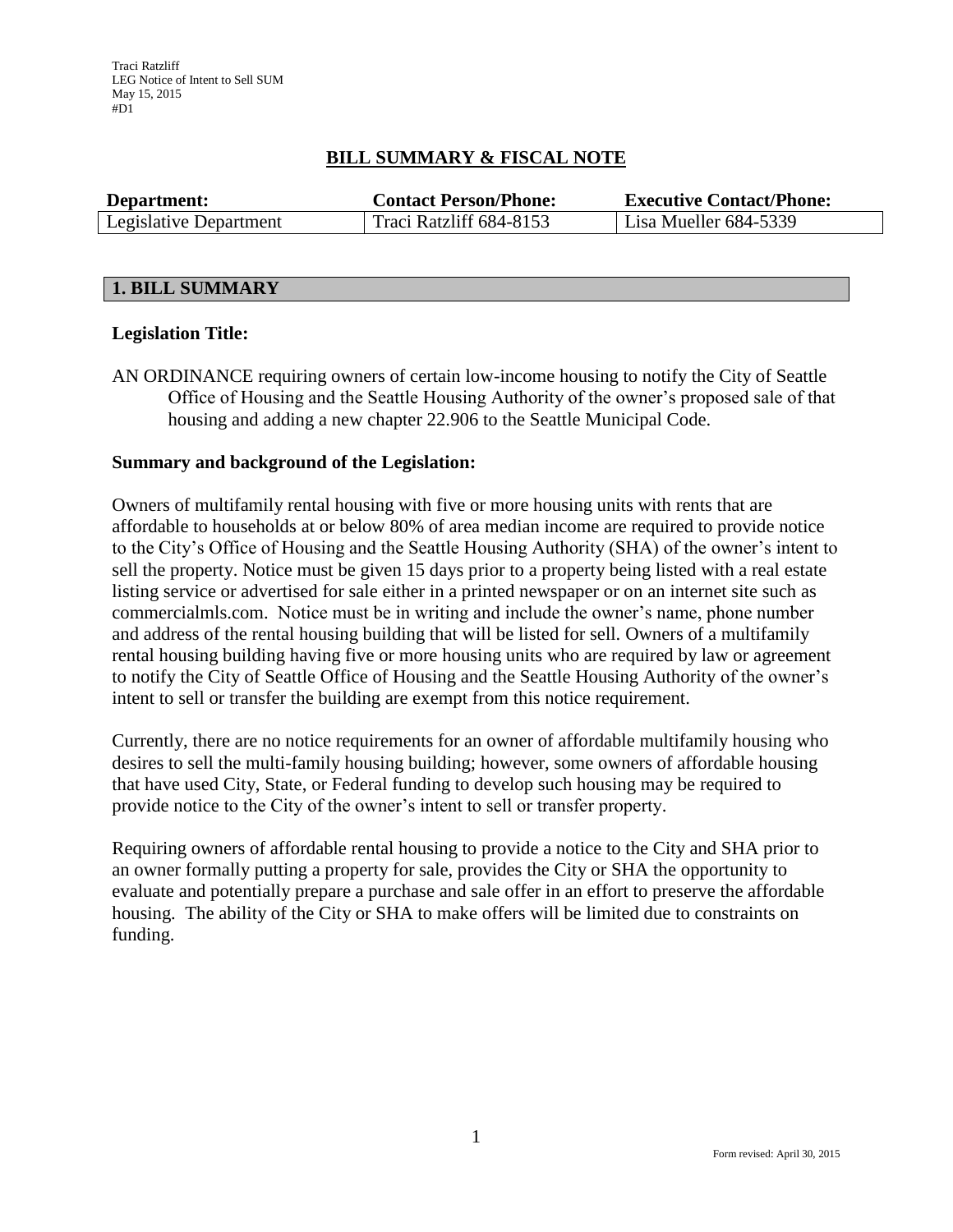## **2. CAPITAL IMPROVEMENT PROGRAM**

#### **\_\_\_\_ This legislation creates, funds, or amends a CIP Project.**

(If box is checked, please attach a new (if creating a project) or marked-up (if amending) CIP Page to the Council Bill. Please include the spending plan as part of the attached CIP Page.)

|  | <b>Project Name:</b> Project I.D.: Project Location: | <b>Start Date:</b> | <b>End Date:</b> | <b>Total Cost:</b> |  |
|--|------------------------------------------------------|--------------------|------------------|--------------------|--|
|  |                                                      |                    |                  |                    |  |

## **3. SUMMARY OF FINANCIAL IMPLICATIONS**

Please check one:

**\_\_\_\_ This legislation has direct financial implications***.* (If the legislation has direct fiscal impacts (appropriations, revenue, positions), fill out the relevant sections below. If the financial implications are indirect or longer-term, describe them in narrative in the "Other Implications" section.)

#### **\_\_\_\_ This legislation does not have direct financial implications.**

(Please skip to "Other Implications" section at the end of the document and answer questions a-i.)

| Budget program(s) affected:                  |                         |                                |                               |      |  |
|----------------------------------------------|-------------------------|--------------------------------|-------------------------------|------|--|
| <b>Estimated \$ Appropriation</b><br>change: |                         | <b>General Fund \$</b>         | Other \$                      |      |  |
|                                              | 2015                    | 2016                           | 2015                          | 2016 |  |
|                                              |                         | <b>Revenue to General Fund</b> | <b>Revenue to Other Funds</b> |      |  |
| <b>Estimated \$ Revenue change:</b>          | 2015                    | 2016                           | 2015                          | 2016 |  |
|                                              | <b>No. of Positions</b> |                                | <b>Total FTE Change</b>       |      |  |
| <b>Positions affected:</b>                   | 2015                    | 2016                           | 2015                          | 2016 |  |
| Other departments affected:                  |                         |                                |                               |      |  |

#### **3.a. Appropriations**

#### **\_\_\_\_ This legislation adds, changes, or deletes appropriations.**

(If this box is checked, please complete this section. If this box is not checked, please proceed to Revenues)

| <b>Fund Name and</b><br>number | Dept | <b>Budget Control</b><br>Level Name/#* | 2015<br>Appropriation<br><b>Change</b> | 2016 Estimated<br>Appropriation<br><b>Change</b> |
|--------------------------------|------|----------------------------------------|----------------------------------------|--------------------------------------------------|
|                                |      |                                        |                                        |                                                  |
| <b>TOTAL</b>                   |      |                                        |                                        |                                                  |

**\****See budget book to obtain the appropriate Budget Control Level for your department.*

(This table should reflect appropriations that are a direct result of this legislation. In the event that the project/programs associated with this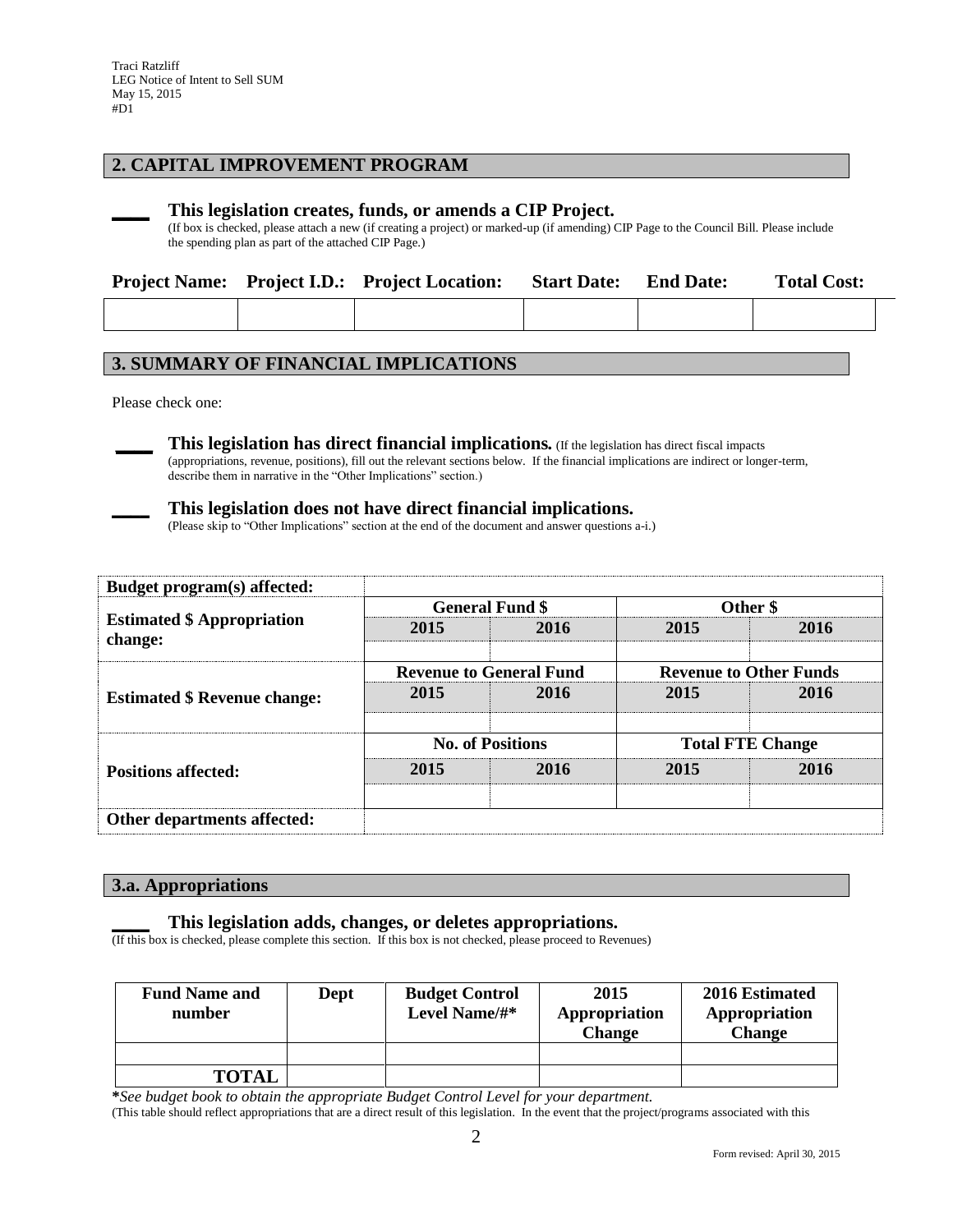Traci Ratzliff LEG Notice of Intent to Sell SUM May 15, 2015 #D1

ordinance had, or will have, appropriations in other legislation please provide details in the Appropriation Notes section below. If the appropriation is not complete supported by revenue/reimbursements listed below, please identify the funding source (e.g. available fund balance) to cover this appropriation in the notes section. Also indicate if the legislation changes appropriations one-time, ongoing, or both.)

### Appropriations Notes:

#### **3.b. Revenues/Reimbursements**

#### **\_\_\_\_ This legislation adds, changes, or deletes revenues or reimbursements.**

(If this box is checked, please complete this section. If this box is not checked, please proceed to Positions)

## **Anticipated Revenue/Reimbursement Resulting from this Legislation:**

| <b>Fund Name and</b><br><b>Number</b> | Dept | <b>Revenue Source</b> | 2015<br>Revenue | 2016 Estimated<br>Revenue |
|---------------------------------------|------|-----------------------|-----------------|---------------------------|
|                                       |      |                       |                 |                           |
| <b>TOTAL</b>                          |      |                       |                 |                           |

(This table should reflect revenues/reimbursements that are a direct result of this legislation. In the event that the issues/projects associated with this ordinance/resolution have revenues or reimbursements that were, or will be, received because of previous or future legislation or budget actions, please provide details in the Notes section below. Do the revenue sources have match requirements? If so, what are they?)

#### Revenue/Reimbursement Notes:

#### **3.c. Positions**

#### **\_\_\_\_ This legislation adds, changes, or deletes positions.**

(If this box is checked, please complete this section. If this box is not checked, please proceed to Other Implications)

## **Total Regular Positions Created, Modified, or Abrogated through this Legislation, Including FTE Impact:**

| Position # for<br><b>Existing</b><br><b>Positions</b> | <b>Position Title &amp;</b><br>Department* | Fund<br>Name $\&$ # | Program<br>& BCL | PT/FT | 2015<br><b>Positions</b> | 2015<br><b>FTE</b> | Does it sunset?<br>(If yes, explain below<br>in Position Notes) |
|-------------------------------------------------------|--------------------------------------------|---------------------|------------------|-------|--------------------------|--------------------|-----------------------------------------------------------------|
|                                                       |                                            |                     |                  |       |                          |                    |                                                                 |
|                                                       |                                            |                     |                  |       |                          |                    |                                                                 |
|                                                       |                                            |                     |                  |       |                          |                    |                                                                 |
| <b>TOTAL</b>                                          |                                            |                     |                  |       |                          |                    |                                                                 |

*\* List each position separately*

(This table should only reflect the actual number of positions created by this legislation In the event that positions have been, or will be, created as a result of previous or future legislation or budget actions, please provide details in the Notes section below.)